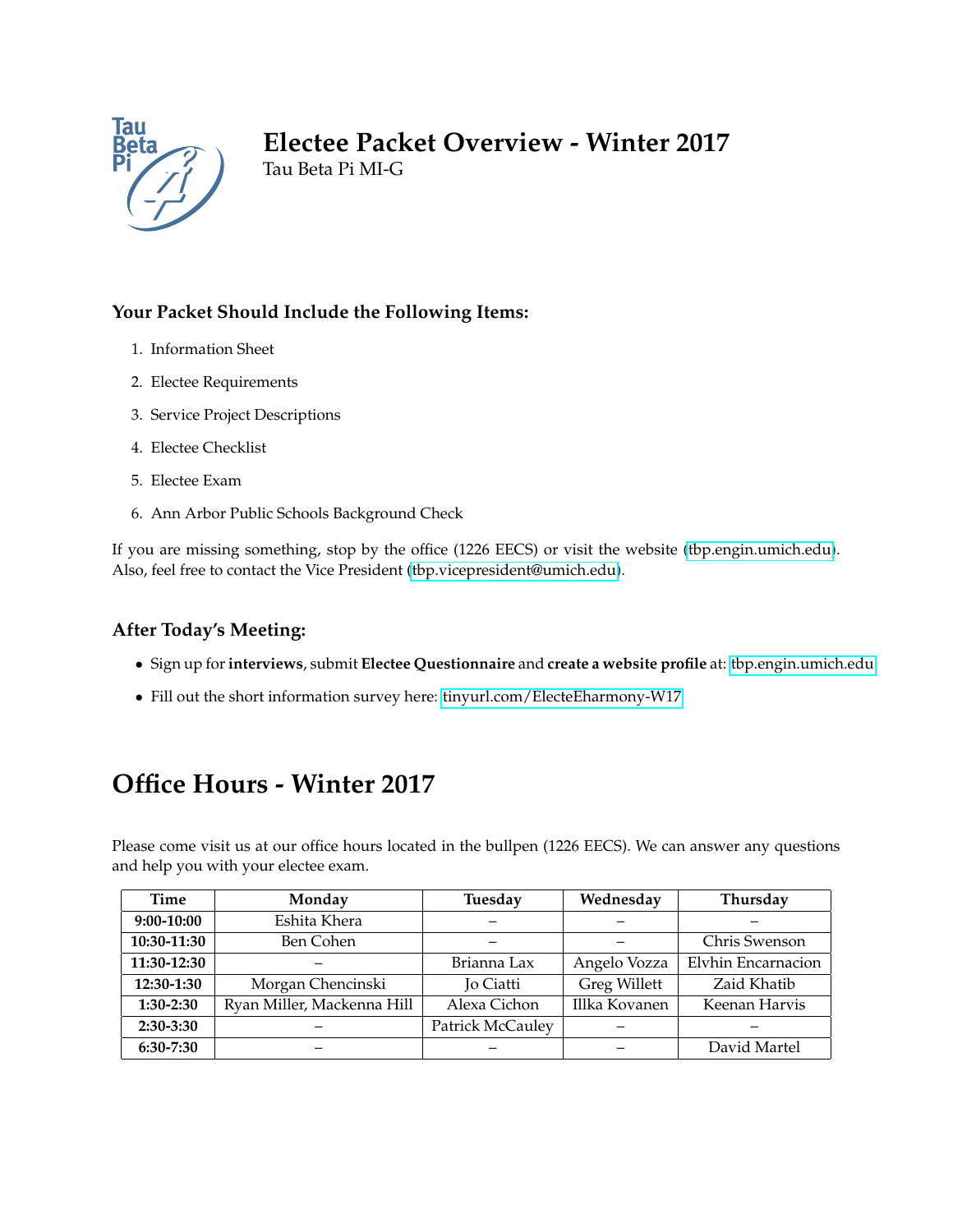## **Information Sheet - Winter 2017**

Tau Beta Pi MI-G

#### **Important Dates**

| January        |                       |                   |                  |
|----------------|-----------------------|-------------------|------------------|
| 10             | <b>First Actives</b>  | 6:30 pm           | 1013 Dow         |
| 17             | <b>First General</b>  | $6:30 \text{ pm}$ | 1013 Dow         |
| 24             | New Initiatives I     | 6:30 pm           | 1013 Dow         |
| 31             | Second General        | 6:30 pm           | 1670 BBB         |
| February       |                       |                   |                  |
| 1              | Interviews            | All Day           | $DC^*$           |
| $\overline{2}$ | <b>Interviews</b>     | All Day           | $DC^*$           |
| 3              | <b>Interviews</b>     | All Day           | $DC^*$           |
| 7              | Second Actives        | 6:30 pm           | 1013 Dow         |
| 14             | New Initiatives II    | 6:30 pm           | 1013 Dow         |
| 21             | Third General         | 6:30 pm           | 1013 Dow         |
| March          |                       |                   |                  |
| 7              | New Initiatives III   | 6:30 pm           | 1013 Dow         |
| 14             | <b>Fourth General</b> | 6:30 pm           | 1013 Dow         |
| 21             | <b>Third Actives</b>  | 6:30 pm           | 1013 Dow         |
| 28             | Elections             | 6:30 pm           | 1013 Dow         |
| April          |                       |                   |                  |
| 4              | <b>Fifth General</b>  | 6:30 pm           | 1013 Dow         |
| 9              | Initiation            | $4:00 \text{ pm}$ | <b>1500 EECS</b> |
| 9              | Banquet               | 5:30 pm           |                  |
| 11             | Fourth Actives        | 6:30 pm           | 1013 Dow         |
| 18             | New Initiatives       | $6:30$ pm         | 1013 Dow         |

<sup>∗</sup> - Duderstadt Connector Conference Rooms



#### **Officers**

| <b>Executive Committee</b>     |                   |                 |
|--------------------------------|-------------------|-----------------|
| President                      | Morgan Chencinski | tbp.president   |
| Vice President                 | Alexa Cichon      | tbp.vicepreside |
| Grad Vice President            | Ethan Pacheck     | tbp.gradvicepre |
| Secretary                      | Joanna Ciatti     | tbp.secretary   |
| Treasurer                      | Angelo Vozza      | tbp.treasurer   |
| <b>External Vice President</b> | Ben Cohen         | careerfair      |
| <b>External Vice President</b> | Brianna Lax       | careerfair      |
| <b>Convention Arrangements</b> | Eshita Khera      | tbp.convention  |
|                                |                   |                 |
| <b>Events Team</b>             |                   |                 |

Service Coordinator David Martel tbp.service Campus Outreach Officer Ilkka Kovanen Activities Officer **Ilkka** Kovanen East Activities Officer Zaid Khatib tbp.activities<br>
Professional Development Officer Patrick McCauley tbp-corporate Professional Development Officer Patrick McCauley tbp-corporate K-12 Outreach Officer Mackenna Hill tbp.k12outreach K-12 Outreach Officer Ryan Miller tbp.k12outreach

**Chapter Team** Chapter Development Officer Chris Swenson tbp.newinitiatives Membership Officer Greg Willett tbp.membership Publicity Officer Elvhin Encarnacion tbp.publicity

#### **Advisors**

Paul Kominsky AERO paulko Chief Advisor Pritpaul Mahal EECS pritpaul Alumnus Advisor Kyle Lady EECS kylelady Alumnus Advisor Michael Benson EECS mlbenson Grad Student Advisor ChE rlneu Grad Student Advisor

### **General Information**

**TBP Office** 1226 EECS

**Email** tbp.officers@umich.edu

**Website** tbp.engin.umich.edu

- tbp.vicepresident tbp.gradvicepresident tbp.secretary tbp.treasurer careerfair
	-

Historian Keenan Harvis tbp.historian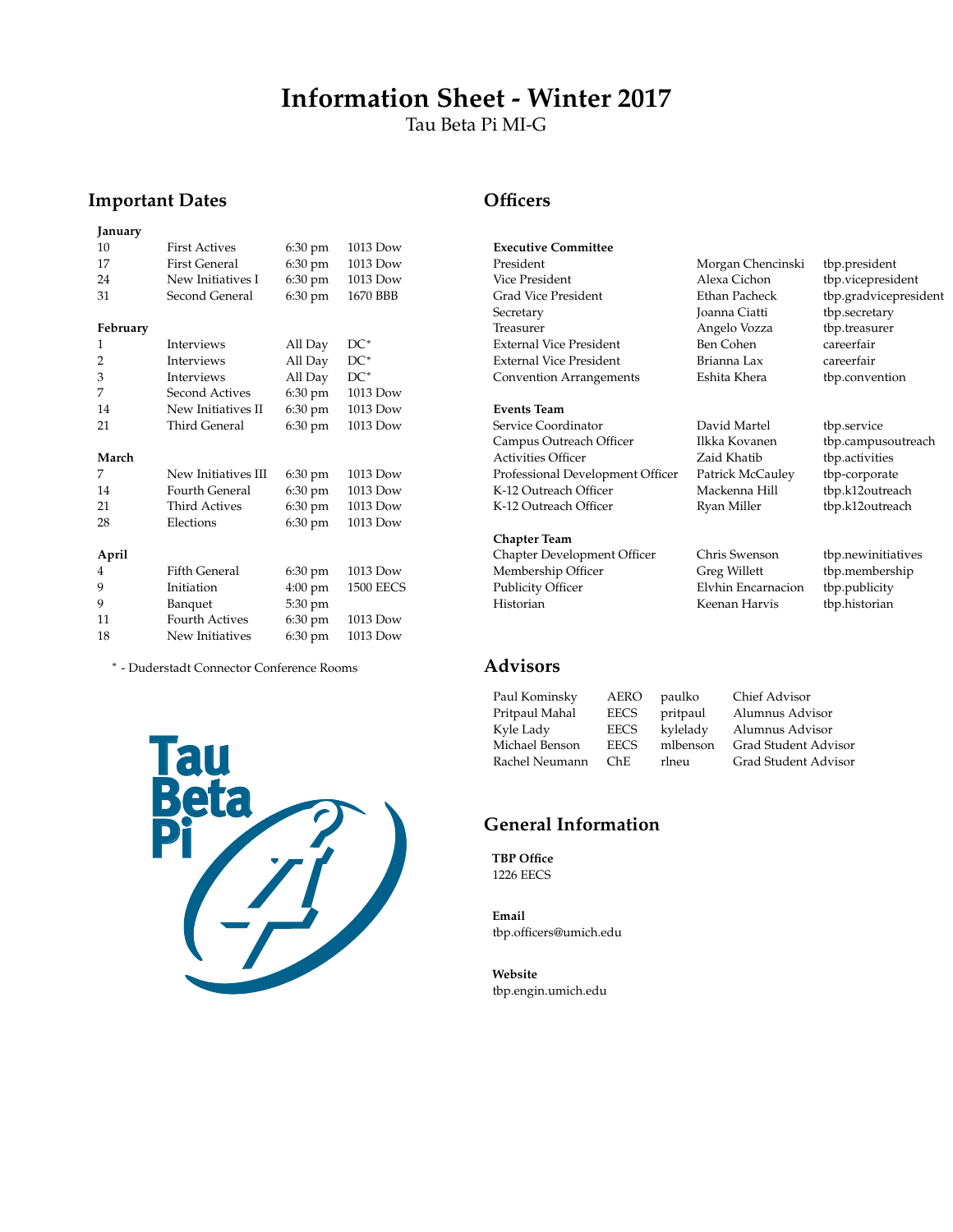# **Electee Requirements - Winter 2017**



Tau Beta Pi MI-G

**The following is a list of the requirements to join Tau Beta Pi MI-G**

### **I. REQUIRED MEETINGS**

If you cannot attend a meeting email the Vice President at [tbp.vicepresident@umich.edu,](mailto:tbp.vicepresident@umich.edu) look over a copy of the meeting's agenda at [tbp.engin.umich.edu,](http://tbp.engin.umich.edu) and make up the meeting with one hour of service. All meetings, except for Elections, may also be made up with one social or professional development credit instead. All meetings (except Initiation/Banquet) will begin at 6:30pm. See Information Page for locations.

- i. First General January 17
- ii. Second General January 31
- iii. Third General February 21
- iv. Fourth General March 14
- v. Elections March 28
- vi. Fifth General April 4
- vii. Initiation & Banquet April 9

#### **II. 16 SERVICE HOURS**

We recommend you complete at least 5 hours by Second Actives (February 7<sup>th</sup>) and you are required to complete 10 hours by Third Actives (March  $21<sup>st</sup>$ ). These hours include the following requirements. The remaining hours can be satisfied through any service activities of your choice. You may do a maximum of 5 independent hours of service (hours not associated with Tau Beta Pi) provided you show adequate proof of your involvement, and that the hours do not count for another society.

*Signing up for a service project is a commitment to attend; you must un-sign up at least 24 hours in advance or you will have to complete an extra hour of service projects.* Sign up for service projects at [tbp.engin.umich.edu.](http://tbp.engin.umich.edu)

#### i. **Volunteer for one hour of TBP tutoring/flyering.**

Our tutoring service pairs students interested in receiving tutoring (mainly for intro-level classes) with qualified TBP tutors. TBP tutors will meet with the student several times throughout the semester and receive service hour credit for the hours they have spent tutoring as verified by the student. If you do not feel like you can commit to tutoring a student for a whole semester, you may complete this requirement by helping to post flyers about TBP tutoring for an hour. Sign up for tutoring at [tinyurl.com/TBPTutoringW17.](http://tinyurl.com/TBPTutoringW17) Sign up for flyering at [tinyurl.com/TBPFlyeringW17.](http://tinyurl.com/TBPFlyeringW17)

#### ii. **Participate in at least one approved K-12 Outreach event.**

Each electee must participate in at least one approved K-12 Outreach event for a minimum of 3 hours. Any hours over this requirement will count towards your remaining service hours. The following events can count to fill this requirement:.

- i. **MindSETs:** March 12, March 18, and March 26
- ii. **Cub Scouts Day:** March 19

#### iii. **Science Olympiad Coaching**

\*\*\**In order to volunteer at any of the K-12 events, you must turn in an Ann Arbor Schools background check form and complete the Boy Scouts of America Youth Protection Training.* The background check form (found in this folder) should be turned in by **January 31st** at the latest. We will be offering the Boy Scouts Youth Protection Training at the end of Second General. If you cannot attend Second Gereral, you can complete it online at [\(myscouting.org\)](mailto:myscouting.org ) and send your certificate from the online training to Mackenna Hill or Ryan Miller [\(tbp.k12outreach@umich.edu\)](mailto:tbp.k12outreach@umich.edu ) by **January 31st** .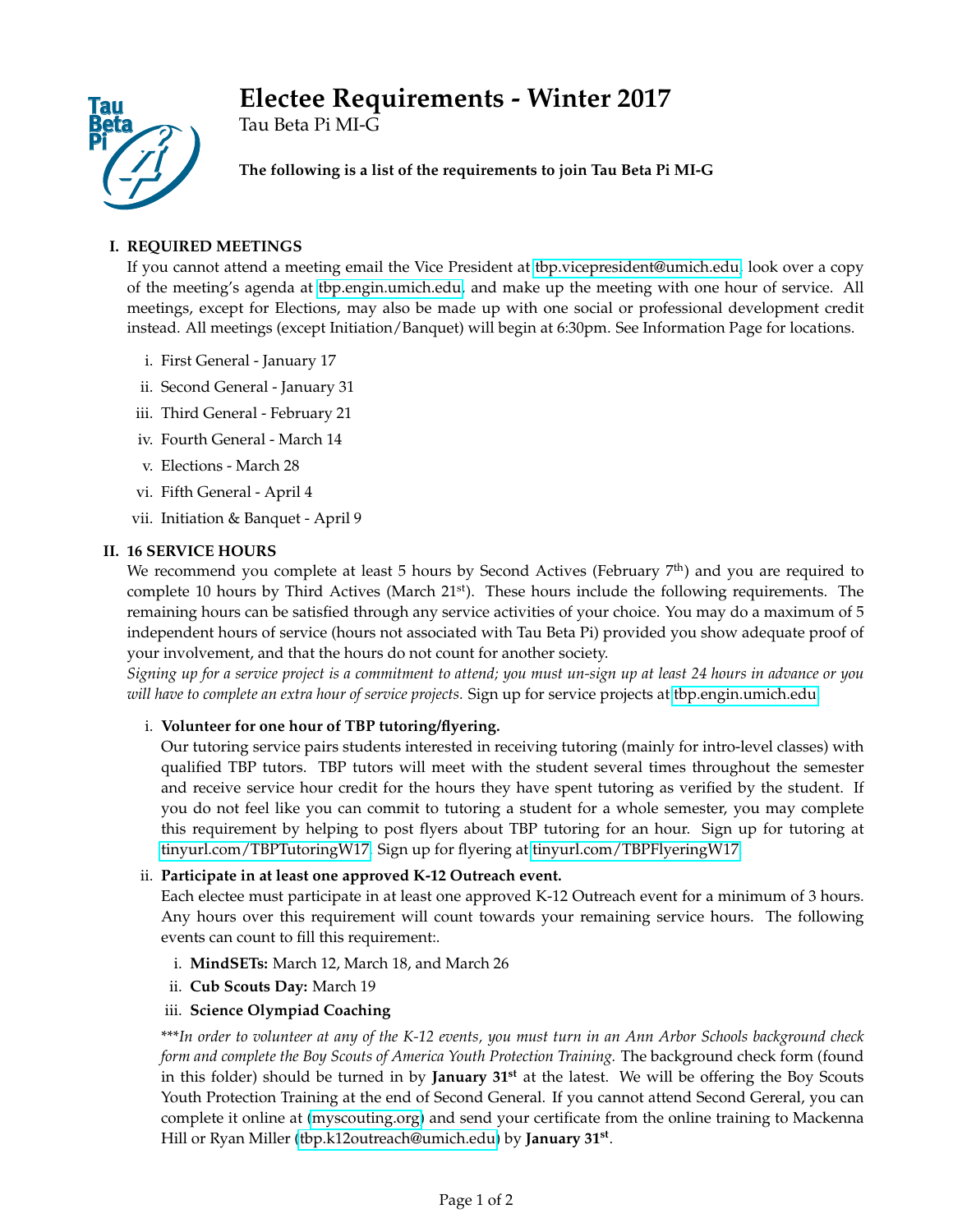#### **III. 2 SOCIAL EVENTS**

Social events include IM sports, TG's, movie nights, game nights, intersociety events, etc. One of these activities should be completed by Second Actives (February 7) Sign up for social events at [tbp.engin.umich.edu.](http://tbp.engin.umich.edu)

#### **IV. 2 PROFESSIONAL DEVELOPMENT EVENTS**

Professional development events include corporate information sessions, Sustainability Hour talks, or MLK Luncheons. Sign up for professional development events at [tbp.engin.umich.edu.](http://tbp.engin.umich.edu)

#### **V. ELECTEE TEAM ACTIVITES**

You must attend at least two Electee Team activities with at least half of your Electee Team present. You must make a team dessert and Yell for a competition during Fifth General (you will receive more information about this later).

#### **VI. CHARACTER EVALUATION**

You will complete an Electee Interview Questionnaire regarding exemplary character and submit your answers, along with a copy of your resume, to the website by **Saturday, January 21st at 11:59 pm.** The interview questionnaire can be found under Electee Resources on the website [\(tbp.engin.umich.edu\)](http://tbp.engin.umich.edu). Your resume should be submitted to your website profile. You must then sign up for both Part I and Part II of an interview. Each interview part should last about 25 minutes and starts no later than 5 minutes after start time, which will require a total commitment of 1 hour. **Dress is business casual.** Interviews will be held on February 1, 2, & 3 in the Duderstadt Connector Conference Rooms. **Sign up for your interview on the website [\(tbp.engin.umich.edu\)](https://tbp.engin.umich.edu/calendar/event_list/).**

#### **VII. PAPERWORK**

#### i. **Electee Exam**

The electee exam tests your knowledge of the history of TBP and our chapter. It is not meant to be stressful. We encourage you to work on it together and drop by office hours to ask officers for answers! Please don't ask for answers via e-mail — we want to get to know you! **Turn in the completed exam at the TBP Office (1226 EECS) or at meetings.**

#### ii. **6 Casual Peer Interviews**

The interviews are to get to know your fellow members in Tau Beta Pi a little better. These interviews should be casual. At least two of the people interviewed must be active members. Think of 6 creative questions to ask members — no mundane questions will be accepted ("What is your favorite color?"). The questions may be typed, but answers must be hand-written by you, not your interviewee. No e-mail interviews are allowed. Please have your interview subject sign the sheet afterwards. **Turn in interview questions and answers at the TBP Office (1226 EECS) or at meetings.**

#### **VIII. ONE-TIME MEMBERSHIP FEE OF \$90.**

A one-time fee to be a member of Tau Beta Pi, which pays for electee supplies, the banquet, your bent, your certificate, your lifetime membership, etc. given to the Treasurer, Angelo Vozza. Checks should be made out to Tau Beta Pi. Cash is also accepted.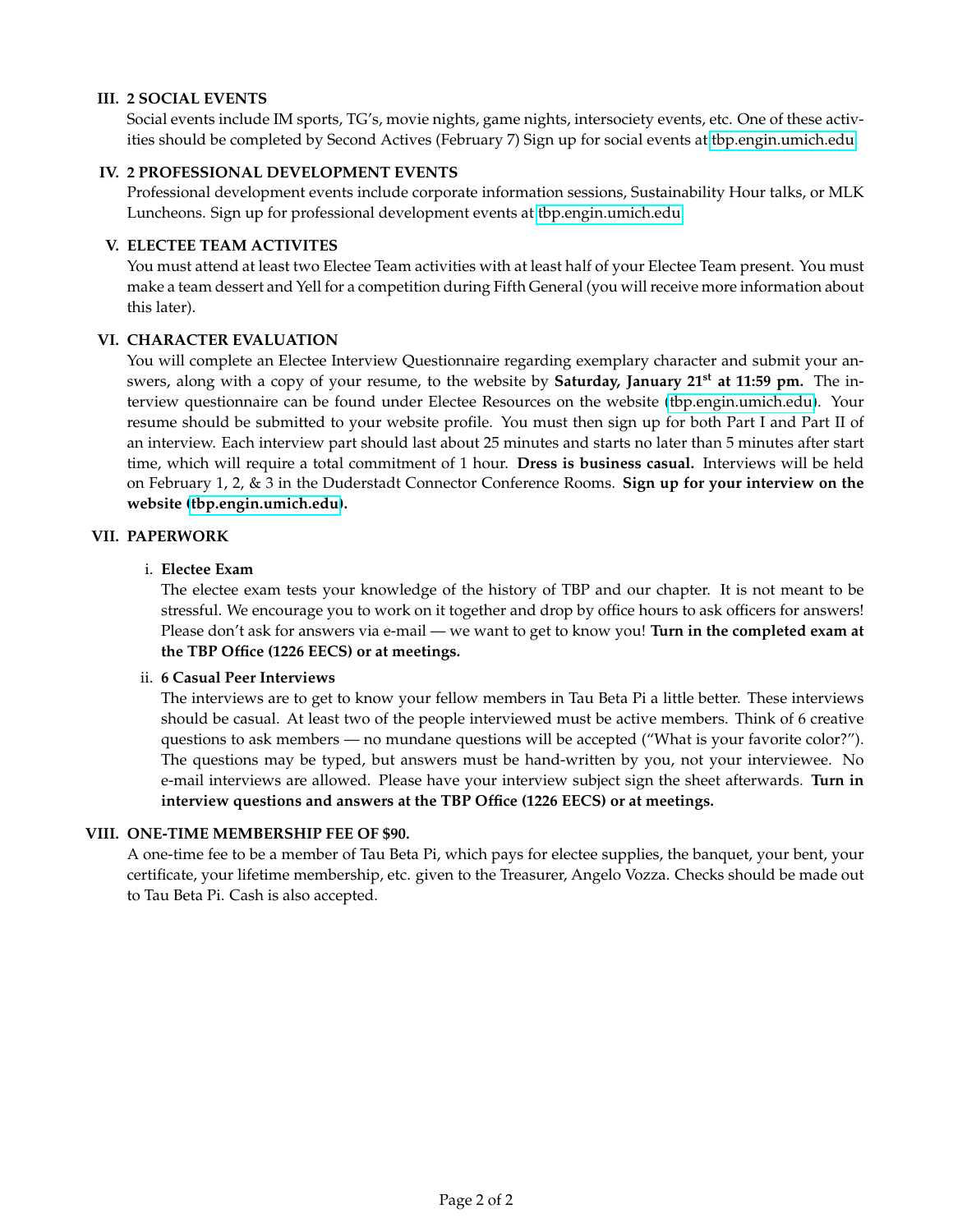

## **Service Project Descriptions - Winter 2017** Tau Beta Pi MI-G

**The following projects and descriptions are examples of some of the service projects that our chapter has carried out in the past. Because the actual list of service projects that will be done this semester will likely change over the course of the semester, we cannot provide you with a definitive calendar of service projects. However, this list should give you a good sense of the different types of service projects that we undertake. If you see an event you'd like to participate in that hasn't been scheduled, you may also take the lead on it yourself. If you are interested please contact David Martel [\(tbp.service@umich.edu\)](mailto:tbp.service@umich.edu); it is never too early to start getting involved in leadership. Note that the list below is only a taste of the service projects we have carried out.**

**Arb Restoration**: If you like the outdoors, this project is for you! We help to keep the Nichols Arboretum the beautiful place it is by clearing out dead trees, picking up litter, and performing assorted groundskeeping tasks. Previous projects have included maintenance and re-routing of the stream that runs through it, planting, and various other types of light outdoor work.

**Book Swap**: TBP organizes this COE-wide event to help students buy and sell used books. First, students can bring in their used books and set their asking price. Next, other students stop by to peruse our selection and purchase used books. Project leaders should ideally be in Ann Arbor a week or two before school starts to set this up.

**Botanical Gardens**: The University of Michigan has its very own Matthaei Botanical Gardens that houses exotic plants from around the world. Volunteer opportunites range from planting/maintaing the gardens to administrative work.

**Cancer Center**: The U-M Comprehensive Cancer Center provides its patients diagnostic, treatment, and support services in a collaborative environment. Past projects include putting together patient information packets for clinics and preparing Valentine bags of homemade cards and candy for patients.

**Cub Scouts Day**: Cub Scouts Engineering Day is a TBP-organized event for local Cub Scouts troops to receive their engineering badges. Activities include bridge building, egg drop, circuits, and floor plan. Volunteers are needed to help run these stations and to lead groups of Cub Scouts through the stations.

**Detroit Partnership**: DP Day is the largest day of service learning at the University of Michigan. TBP sends volunteers to work alongside Detroiters and fellow U of M students on a variety of tasks. The event is a chance to learn about the city, have fun and make a difference.

**Diag Clean-up**: Work with fellow TBP members to help clean the North or Central campus Diag and its surrounding areas.

**Food Gatherers Soup Kitchen**: Food Gatherers help prepare a warm meal, serve it, and clean up afterwards at the Delonis Center in Ann Arbor, which temporarily houses approximately 90 homeless people and serves regular meals to the community that have trouble making ends meet. This project directly benefits certain members of the Ann Arbor community that need food.